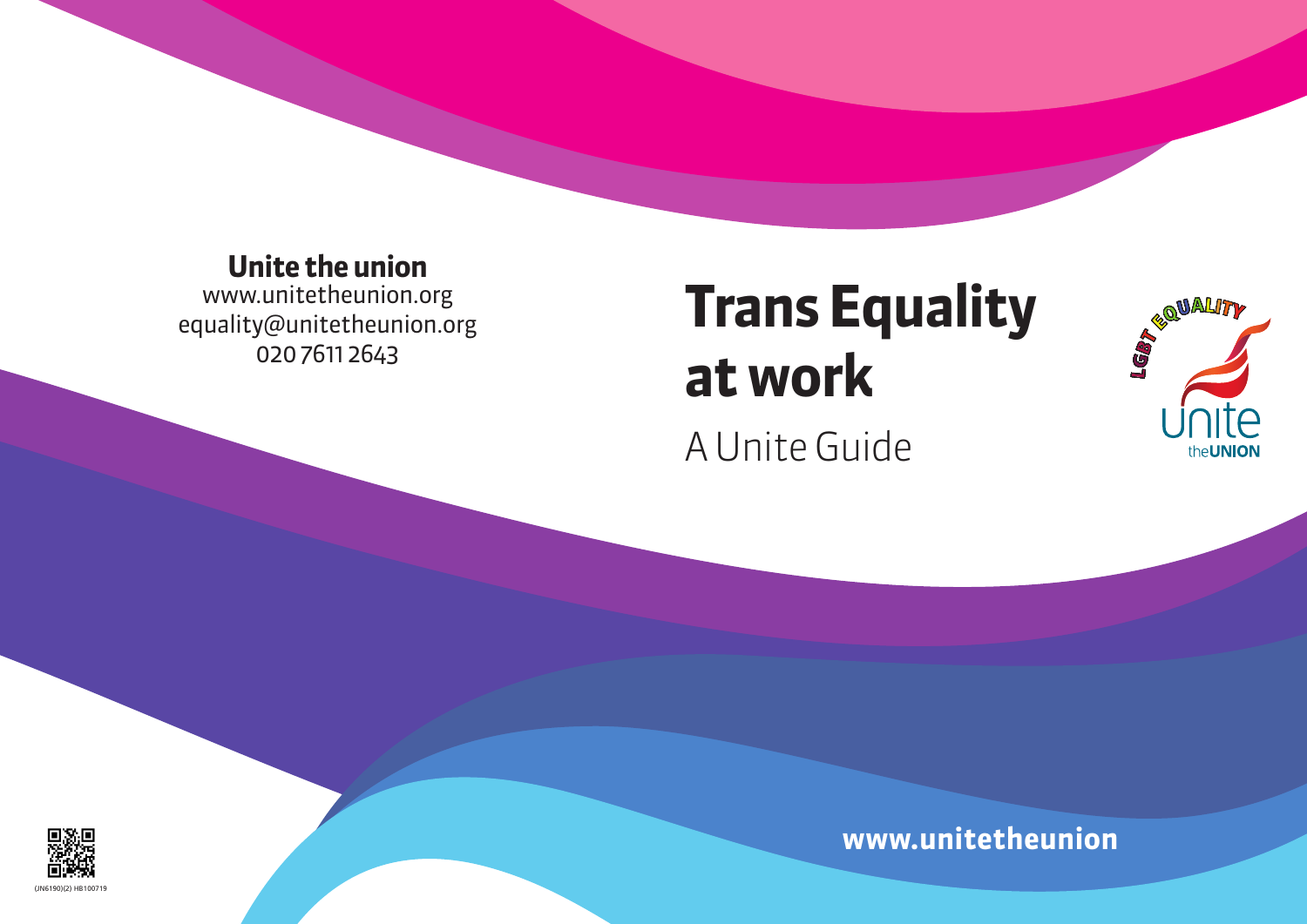| <b>Contents</b>                                                                                                                                                                                                                                                                                                                                       | <b>Page</b>    |
|-------------------------------------------------------------------------------------------------------------------------------------------------------------------------------------------------------------------------------------------------------------------------------------------------------------------------------------------------------|----------------|
|                                                                                                                                                                                                                                                                                                                                                       |                |
| <b>Introduction</b>                                                                                                                                                                                                                                                                                                                                   | 3              |
| What can UNITE do to help?                                                                                                                                                                                                                                                                                                                            | 4              |
| What issues are likely to arise?                                                                                                                                                                                                                                                                                                                      | $\overline{4}$ |
| <b>Timescale and Key Stages</b><br><b>Telling colleagues</b><br><b>Medical leave</b><br><b>Changing records</b><br><b>Harassment</b><br><b>Disclosure</b><br>Redeployment<br><b>Dress code</b><br><b>Use of facilities</b><br>Pensions and retirement age<br><b>Recruitment and selection</b><br><b>Occupational Requirement</b><br><b>Monitoring</b> |                |
| What laws apply to Trans people?                                                                                                                                                                                                                                                                                                                      | 8              |
| <b>Gender Recognition Act 2004</b><br><b>Equality Act 2010</b>                                                                                                                                                                                                                                                                                        |                |
| <b>Negotiators Checklist</b>                                                                                                                                                                                                                                                                                                                          | 10             |
| Where can I get more advice?                                                                                                                                                                                                                                                                                                                          | 11             |
| <b>Useful contacts</b>                                                                                                                                                                                                                                                                                                                                | 11             |

### **Introduction**

There are around 400,000 Trans people in the UK and around 290,000 Trans people at work in this country. According to GIRES, employers should assume that 1% of their employees and service users may be experiencing some degree of gender variance<sup>1</sup>. A Trans person is someone whom the gender they were born into is not the gender in which they wish to live. Some might choose to undergo the medical process of gender reassignment and some might not.

Despite changes in the law and attitudes in society, many Trans people still face high levels of discrimination and are badly affected by transphobia.<sup>2</sup>

Unite is committed to ensure there is trans equality in the workplace and that our members are protected against discrimination. This guide explains the issues that can arise in the workplace, the existing legal protection, and identifies union support needed to ensure trans equality in the workplace.

### *"When it's right for somebody, it's the most fulfilling"*

If a member decides to go through the medical process then it may include hormones and reconstructive surgery. Before a Trans person is allowed to have surgery they must pass the 'real life test' i.e. they must have been living in their new gender for two years.

### *"Some want to be trans women or trans men, others women or men – CHOICES"*

At some point during this process a person will change their social gender identity, their official documents and begin to live and work as their new gender. The point at which this happens is their 'transition'. This is usually the most likely time when the member will have to deal with issues around their gender role at work.

1The Number of Gender Variant People in the UK - Update 2011 http://gires.org.uk/Prevalence2011.pdf

2Equality and Human Rights, The Trans Research Review

 http://www.equalityhumanrights.com/key-projects/trans-inequalities-reviewed/introduction-to-the-review/ Press for Change - Engendered Penalties: Transgender and Transsexual People's Experiences of Inequality and Discrimination

 Transgender Equality Network Ireland- stated that trans people have been known to experience discrimination in the labour market and in accessing treatment. Their recent survey found 43% of trans respondents reported a current personal income of less than €10,000 (£8,620) a year. One quarter of those respondents indicated they are unemployed which is strikingly high.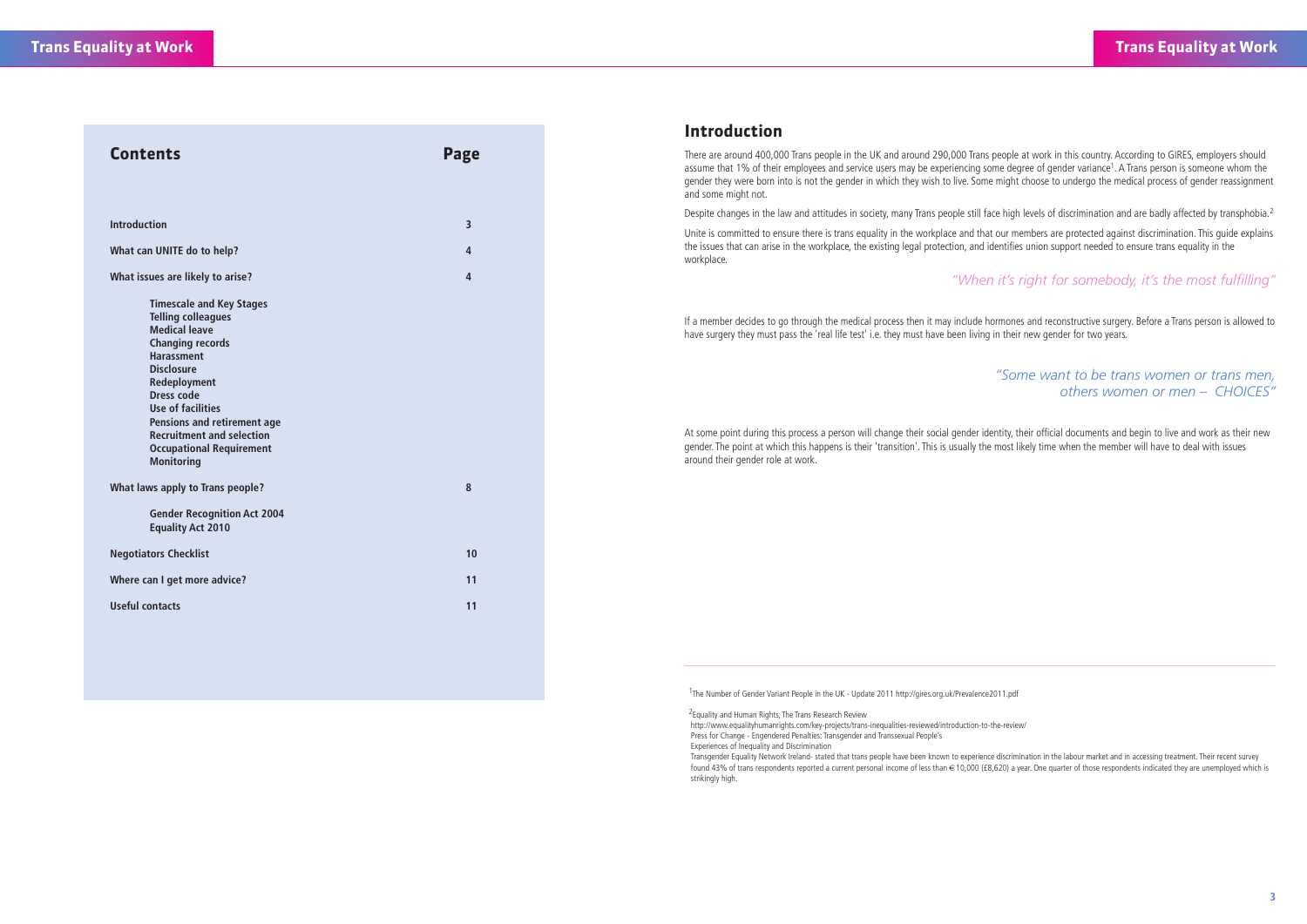### **What can UNITE do to help?**

UNITE plays a crucial role to ensure discrimination against our Trans members is prevented and a trans friendly environment is created in all workplaces.

Union reps should make sure that they publicise UNITE Lesbian, Gay, Bisexual and Transgender regional and national structures in their workplaces including displaying posters and leaflets that members can discreetly take home.

All reps have a responsibility to act in an approachable, non-judgemental and confidential way when dealing with trans members' issues, listening to the member and finding out what support they may need in telling the employer and colleagues and remember each case is different.

> *"Sometimes people avoid you because they are afraid of saying the wrong thing. You need to make sure there is education – reassure people who do sometimes get the pronoun wrong."*

As the situation may not have arisen before, the rep should seek advice from their union officer and the Regional Women's & Equalities Organiser, (particularly if there are any difficult issues to address, including providing access to the UNITE Listening Support Network for any member facing harassment or bullying.)

### **What issues are likely to arise?**

### **Timescale and Key Stages**

A Trans member should discuss their plans with their employers and union rep in strict confidence at as early stage as possible, and agree a plan of action for the workplace covering, for example:

It is the employer's responsibility to ensure that the trans employee is protected from harassment and they may need to remind staff of the disciplinary procedures in this area. They should also extend their harassment policies to explicitly cover this.

- When and how colleagues (and clients, if relevant) should be told
- When records and names should be changed
- When and how much medical or other leave they will need to take
- When a trans person commences to live in their acquired gender role on a full time basis they should be afforded the right to use the toilet facilities appropriate to the acquired gender role'
- Issues around dress code
- Temporary redeployment

*"You put it out there, you get it back"*

All parties should be aware that waiting lists may delay the timescale and that this is out of the control of the employee.

### **Telling colleagues**

Sometimes Trans members need to undergo criminal records checks because of the nature of their work. In this case they need to follow a procedure which protects their confidentiality with employers while enabling the necessary checks against previous names 3.

The employee may be happy to tell colleagues themselves but it is good practice for the employer to offer to do this, possibly in conjunction with the union however, the wishes of the member should be paramount. A face-to-face meeting with colleagues may be difficult but may break the ice, alternatively the employers could issue a written statement. Any announcement should include the name the person now wishes to be known by, and an understanding of the timescale involved.

*"At work, can be the best experience but family and friends find it hard"*

The employer should provide appropriate trans equality awareness training to avoid the need for staff and colleagues to be left with questions about this issue. Also, managers have to be aware that it should not be left to the trans member to have to answer questions.

<sup>3</sup>For England and Wales, contact the Sensitive Casework Manager at the Criminal Records Bureau - www.crb.gov.uk – search under transsexual applicants. For Scotland, phone the Disclosure Scotland helpline on 0870 609 6006 and ask to speak to the Operations Manager in confidence. In Northern Ireland, phone the Access Northern Ireland helpline on 02890 259100 or email accessni@ani.x.gsi.gov.uk in confidence.

### *"Is that all, we thought you had cancer or something"*

### **Medical leave**

The Trans member may need several periods of absence if they are undergoing several operations, they may also need to take leave before this to visit a Gender Identity clinic at various intervals. The employer should not treat Trans people less favourably for being absent from work for gender reassignment, even if it exceeds the normal allowance of sick leave. UNITE reps need to negotiate for sufficient paid leave that does not count against the member's work record.

The trans member undergoing transition may also wish to take a short period of leave before coming back to work in their new gender.

# **Changing records**

The employer should update all records and references in agreement with the employee. Currently pension and insurance schemes may need to be informed by the employer. Any records that shows the details associated with the member's transition should only be available on a strictly 'need to know basis'. This means those who are directly involved in the administration of a process eg. personnel.

Sometimes employment records are kept for long periods and some of these documents may reveal the Trans member's previous gender identity. In these circumstances issues can arise over who should have access to these records and what should be done in the event that someone's previous gender identity is revealed without the person's permission.

It is very important that union representatives seek further advice from their regional officer/regional Women's & Equalities Organiser to ensure the best outcome for the Trans member.

### **Harassment**

Harassment of trans workers and service users is unlawful under the Equality Act 2010. Employers must make sure that there is zero tolerance towards harassment of trans workers. This is especially important, as trans members can be particularly vulnerable to abuse, harassment and bullying in the workplace.

### *"Nobody does this if it's not very profound; can be very, very extreme"*

Unite reps will need to negotiate a harassment policy that includes gender identity, if one does not exist.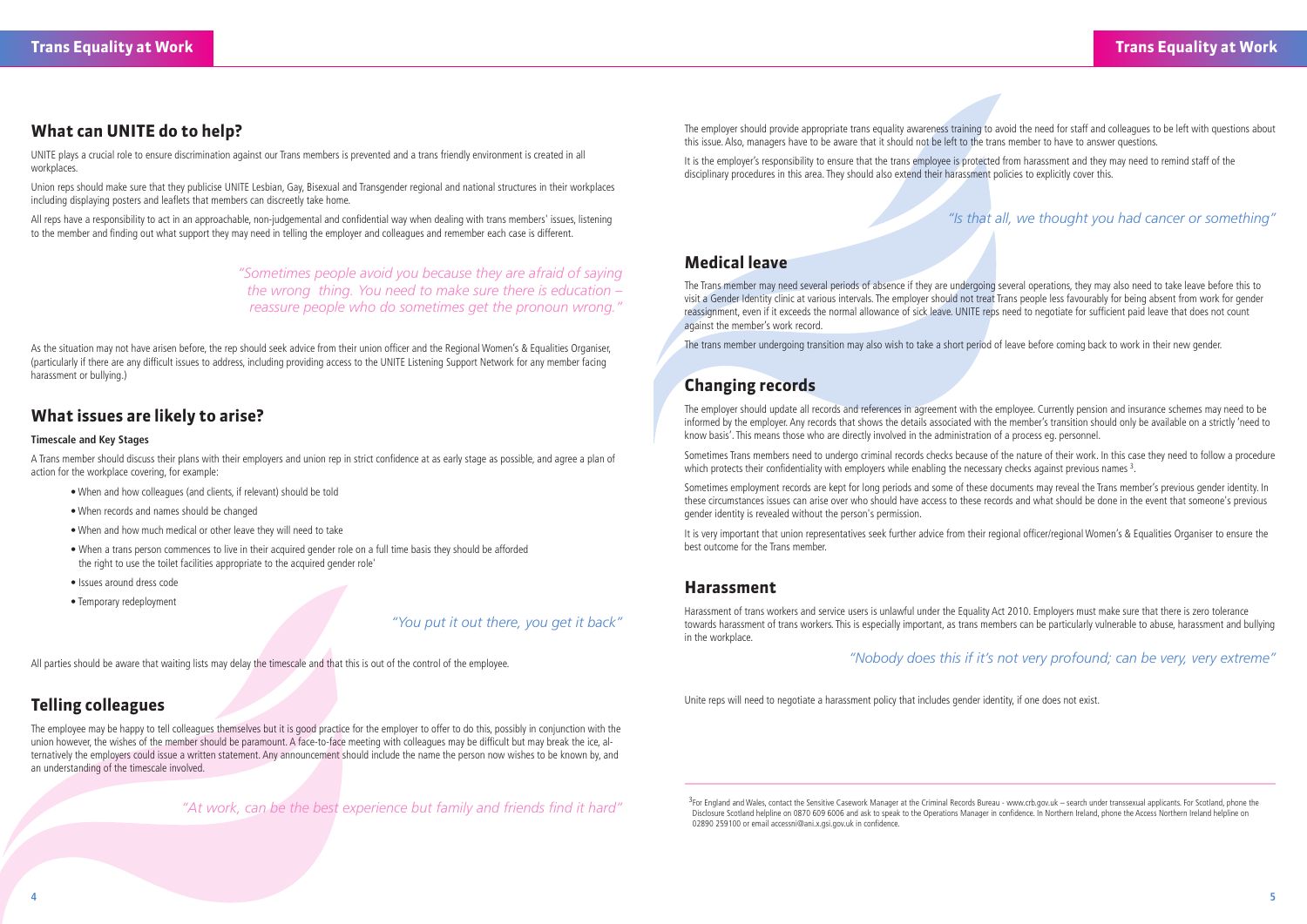### **Disclosure**

The trans member's wishes should be fully respected and it should be their decision as what they wish to be disclosed about their present or previous identities. Unite reps need to ensure, through negotiations, that disclosure is not made without the express permission of the member. This becomes particularly important when providing a reference if the member decides to leave his/her job. Disclosing any such information without the consent of the trans member can be a criminal offence.

The Gender Recognition Act (GRA) gives trans people certain privacy rights. Under GRA, anyone who passes information about someone's trans status without their permission is liable to criminal proceedings. This includes a trade union representative who might pass information to, for example, an employer or other union officials.

### **Redeployment**

During the process of transition, the member may wish to be redeployed on a temporary or permanent basis. Unite reps need to support the member to discuss the management of this process with the appropriate manger.

If there are issues of physical strength (Male to female Trans people may experience a decrease in muscular strength) then the employer could provide equipment which would make the work easier for all employees.

### **Dress code**

The employer should be flexible regarding dress code, including the wearing of make up and jewellery, etc and should understand that for the employee changing their appearance gradually is an important part of the real life test. It is also important that the trans member decides when it is comfortable for him or her to change into the uniform appropriate for their gender.

The employer should pay for any new uniforms, and should not treat the employee any less favourably than other groups.

## **Use of facilities**

This is often one of the most contentious issues. Whilst a Trans person is likely to want to use the facilities of their chosen sex such as toilets, showers or changing rooms, their colleagues may not be happy about this. The employer has a duty to dispel prejudice amongst employees. Whilst an employee may be willing to use separate, unisex or disabled facilities, they should not be compelled to do so, and if forced to do so in the long term this may constitute discrimination even if they have not undergone a gender reassignment operation<sup>4</sup>. Once they have completed their transition to the new gender they should be treated as that gender and should have the right to use the appropriate facilities.

### **Pensions and retirement age**

The main difference is that men reach pensionable age at 65, while women reach pensionable age at 60. These inequalities have started to disappear since April 2010, but the equalisation process will not be complete until 2020.

apply for an occupational requirement of an employee not to be a transsexual person. However, they still have to be able show, as before, that it is essential for the post.

without a Gender Recognition Certificate are paid their state pension according to the sex recorded at birth.

If a Tans member retires earlier or later than others of their gender because of their legal sex, UNITE reps should ensure the employer keeps the reason for this confidential.

When a Gender Recognition Certificate has been issued, Trans members can claim the State Pension when they reach the State Pension age appropriate to their acquired gender 5.

In the case of company pensions, Unite reps need to negotiate the best option for the trans member who has changed his or her gender. The member should at a minimum be treated as the member of their acquired gender for the when the date they transitioned. Employers registering workers for corporate insurance and benefits policies need to check with their underwriters if they need to provide information about any Trans worker's status. Some insurers automatically invalidate a policy if the trans status of a person without a Gender Recognition Certificate is not disclosed.

UNITE reps should ensure that the employer gets written consent from the member before disclosing information, and that the information is provided in confidence. If the employer doesn't know about the worker's trans status, the obligation to disclose this passes to the worker.

### **Recruitment and selection**

- 
- Everyone born since April 1955 receives their state pension at 65. But women born before 1950 can still claim state pension at 60. Trans people
	-
	-
	-
	-
	-
	-
	-
	-
	-
- The Equality Act 2010 has, regrettably, exempted organised religion from this form of discrimination. This means that religious organisations can

UNITE reps should work with employers to ensure they have fair recruitment and selection processes. Particular areas that will need to be looked at are advertising, interview and selection.

Adverts should be placed in LGBT media and should include equal opportunities commitments/statements eg applications from trans people are welcome.

A Trans job applicant is under no obligation to disclose their situation at interview, nor should this question ever be asked. However, if they do choose to talk about it, it would be unlawful to use this as a reason for not offering them the job. Similarly, it is unlawful to dismiss someone for not disclosing their gender history, or for disclosing this a later date.

### **Occupational Requirement**

The Equality Act 2010 allows for an employer to recruit workers of a particular gender for jobs where there is an 'occupational requirement' eg. a women's refuge. However, an employer is not allowed to discriminate against a trans person who has gained legal recognition for their acquired gender. This applies to all exemptions including, if the job involves intimate body searches and working in a private home involving intimate contact.

The Equality Act 2010 makes it clear that the employer must act reasonably in applying an occupational requirement. They must show that it is a proportionate means of achieving a legitimate aim.

### **Case study**

A trans member was working in the chemicals industry, and the UNITE rep spoke to their colleagues about their concerns, giving them an opportunity to ask questions they might not have felt comfortable discussing with the member. This was particularly useful in alleviating concerns about the member using female toilet facilities, which was then agreed by all parties.

Management were supportive of the member's situation and bought a piece of loading equipment to help her carry on her job following a loss of upper body strength (a side effect of treatment) - the equipment benefited everyone in the workplace.

### **Case study**

A trans member working in food and drink warehouse in North West region sought the advice of her rep and officer and had agreed a plan of action with her full time official, making sure that she was the person leading on this. In the meeting with management the union was able to help the member discuss the matter and agree timescales for the transition and a period of leave prior to adopting their new gender.

Management also agreed to hold a series of briefings telling the whole workforce about the member's transition. Later, there were a few complaints about the member using the female toilets but by the end of the process the member was using the female facilities in the warehouse.

NOTE - it is not always necessary for the whole workforce to be told however, awareness training should be provided when appropriate.

4Croft v Royal Mail Appeal Court judgment 18 July 2003

 5Richards v Secretary of State for Work and Pensions-case C-423/04 ECJ 2006; Grant v The United Kingdom-Application No. 32570/03-ECtHR 2006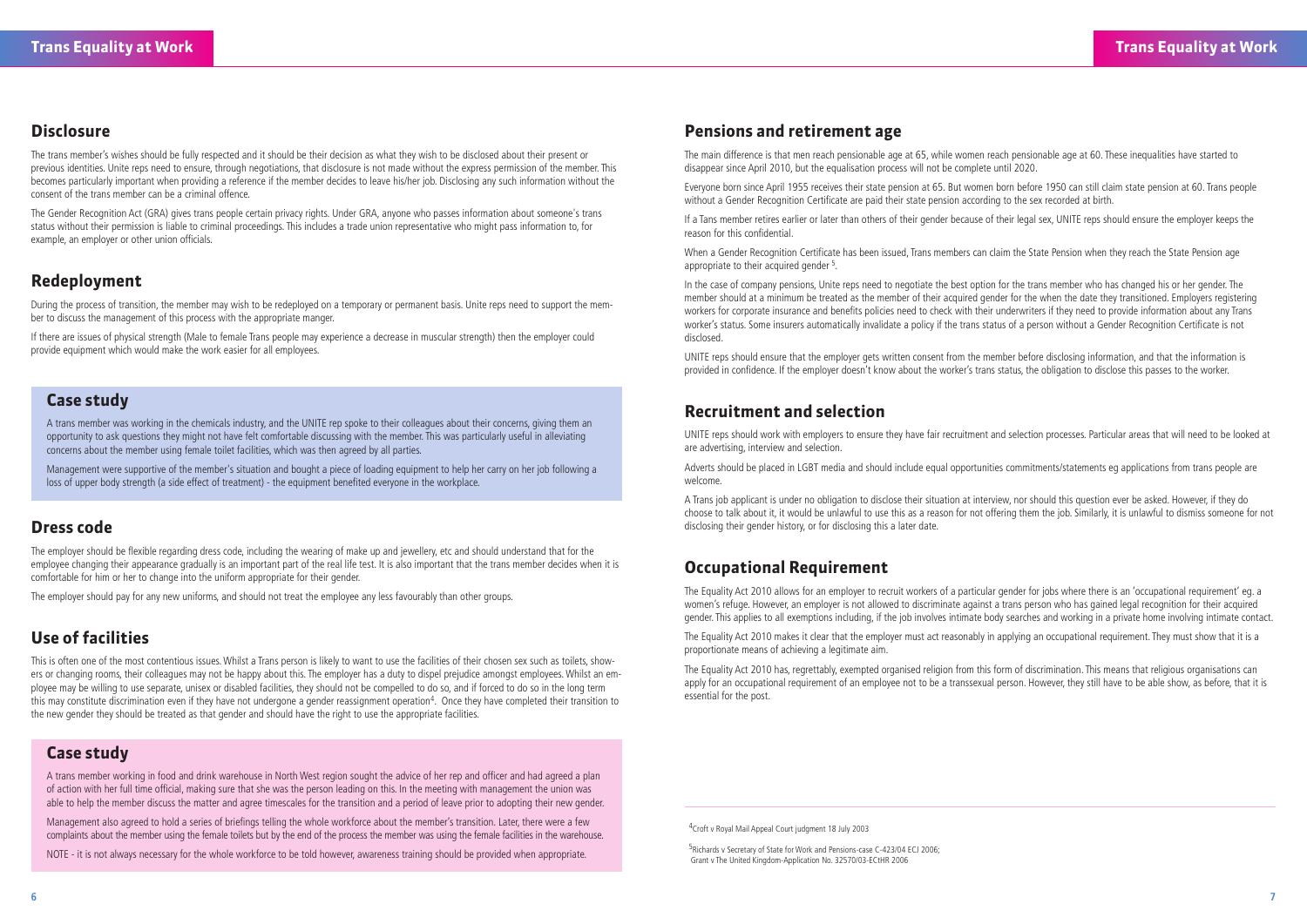### **Monitoring**

Trans monitoring is an issue that needs to be considered well and the union and staff should be consulted beforehand.

It is important that the reason for monitoring is clearly outlined by the employer and again in consultation with the union. Unite reps need to find out the purpose of collecting this data, how it will be interpreted, what it will be used for and what action will be taken as a result. Also, how the data is going to be collected, who will be responsible for processing it, how and where it will be stored and reported.

Confidentiality is paramount in safeguarding this data and this should be made clear to all concerned. As stated before under the Gender Recognition Act 2004, it is a criminal offence to pass on information acquired 'in the course of official duties' about someone's gender recognition without their consent.

Caution is needed in the reporting of this data so as not to 'out' any members and this is especially important in smaller workplaces. However, in larger organisations if the questions on the form break people down to eg. departments or sections then it can still 'out' people.

The Employment Statutory Code of Practice emphasises confidentiality and recommends that for example, diversity statistics should not be linked to IT-based personnel records that indicate grade or job title

The suggested questions in the form can either be a tick box for TRANS which has to be a question on its own or 'is your gender identity the same as the gender you were assigned to at birth?' To decide on the best form of questioning Unite reps need to consult with all members or only trans members, if possible.

### **What laws apply to Trans people?**<sup>6</sup>

### **Gender Recognition Act 2004**

This Act enables people aged over eighteen to gain full legal recognition for the gender in which they live. Applications are considered by the Gender Recognition Panel. Once a person receives a Gender Recognition Certificate, they are legally of that gender for every purpose and have all the rights and responsibilities associated with that gender.

Trans people can apply for a Gender Recognition Certificate (GRC) as soon as they can prove that they have been living permanently in the new gender for a period of at least two years. Once a full GRC has been issued, the Gender Recognition Panel will make arrangements for the General Register Office to issue a new birth certificate.

### "So easy to get isolated at work. People who two years ago talked to me, *don't now. I just stick with those that do. The others will come back to the fold."*

Many trans people do not apply for a GRC for various reasons for example health, personal, family, financial, marital or other reasons.

*"Why should I have to get divorced from my life-long partner so that I can get my Gender Recognition Certificate?"* **Perceptive Discrimination** - to discriminate or harass a person because they are perceived to be Intending to undergo, are undergoing, or have undergone gender reassignment

If a person was married before undergoing gender reassignment, they can't currently apply for a full GRC without dissolving their marriage, which many people are not prepared to do. However it is possible to get an interim certificate, dissolve the marriage and enter a civil partnership with the same person. Once same sex marriage is introduced, married people will be able to gain full gender recognition without ending their marriage.

All Trans workers regardless of whether they have obtained a GRC or not, are entitled to full employment rights. Employers should not ask for a person's GRC and it should never be a pre-condition for transitioning at work.

A person disclosing any information about someone's GRC can be prosecuted (time limits apply).

A trans person without a GRC should not be treated less favourably than someone with a GRC and that they have the same rights as a GRC holder.

### **Equality Act 2010**

The Equality Act [The Gender Reassignment Regulations (NI) 1999 amended the Sex Discrimination (NI) Order 1976. The Employment Equality Acts 1998–2008 in the Republic of Ireland and the Equal Status Acts 2000-20047] provides protection for Trans people, under the protected characteristic of 'gender reassignment'.

 $8$ Despite overwhelming opposition, the Government intends to repeal the third party harassment provisions in the Equality Act 2010, taking effect in April 2013. The Government claims that there is no evidence that the provisions serve a practical purpose or an appropriate way of dealing with third party harassment and employees will have other avenues of legal redress. Following the repeal there will be nothing in the Equality Act 2010 that makes explicit reference to employer liability.

This applies to people "intending to undergo, are undergoing, or have undergone gender reassignment". This has been clearly explained in the Employment Statutory Code of Practice as "a personal process, that is, moving away from one's birth sex to the preferred gender rather than a medical process. The reassignment of a person's sex may be proposed but never gone through; the person may be in the process of reassigning their sex; or the process may have happened previously. It may include undergoing the medical gender reassignment treatments, but it does not require someone to undergo medical treatment in order to be protected" which makes this a social process rather than a medical one.

Under the Equality Act 2010, Trans people are protected in employment, training, housing, education and provision of goods, facilities and services [Sex Discrimination (Amendment of Legislation) Regulations 2008 in Northern Ireland]. The Act covers employees, job applicants, self-employed, apprentices, contract workers, partners in firms and office holders. It also covers bodies responsible for giving qualifications, trade unions' relations with their members, employment service providers, members of local authorities, and trustees of occupational pension schemes.

The Equality Act 2010 outlaws:

• Direct discrimination • Indirect discrimination • Harassment • Victimisation

The Equality Act 2010 also provides protection for:

**Associative discrimination** - to discriminate or harass a person because they are associated with a person who is intending to undergo, are undergoing, or have undergone gender reassignment

Employers are **liable for discriminatory actions of anyone** acting on their behalf, regardless of if they had any knowledge of it. However, if the employer can show that they have taken all reasonable steps to prevent discrimination then there may not be a case.

Employers are also liable for **harassment by a third party**8 where employees are protected against this form of harassment by eg. customers, clients or visitors related to all protected characteristics. Employers have a duty to protect their employees in such cases however there is the 'three strikes' rule. Employers can be liable for third party harassment where: harassment has occurred on two previous occasions (not necessarily from the same third party); they are aware that this has happened; and they have not taken reasonable steps to prevent it from happening again.

**Harassment** is a prohibited conduct under the Equality Act 2010. It takes place when someone is subjected to unwelcome and unwanted conduct of a sexual nature or related to their gender reassignment or sex which violates a person's dignity, or creates an intimidating, hostile, degrading, humiliating or offensive environment.

The Equality Act 2010 makes it unlawful to **discriminate against a person for taking time off** because of gender reassignment whether he/she is proposing to undergo, is undergoing or has undergone the process.

<sup>6</sup>This is still at Bill stage in the Republic of Ireland - The Gender Recognition Bill **State of the Conservalue of the Seculty Authority notes** that the Equal Status Acts 2000-2004 will also have to be interpreted to pro

### *"Comes a point where you have to say, get over it"*